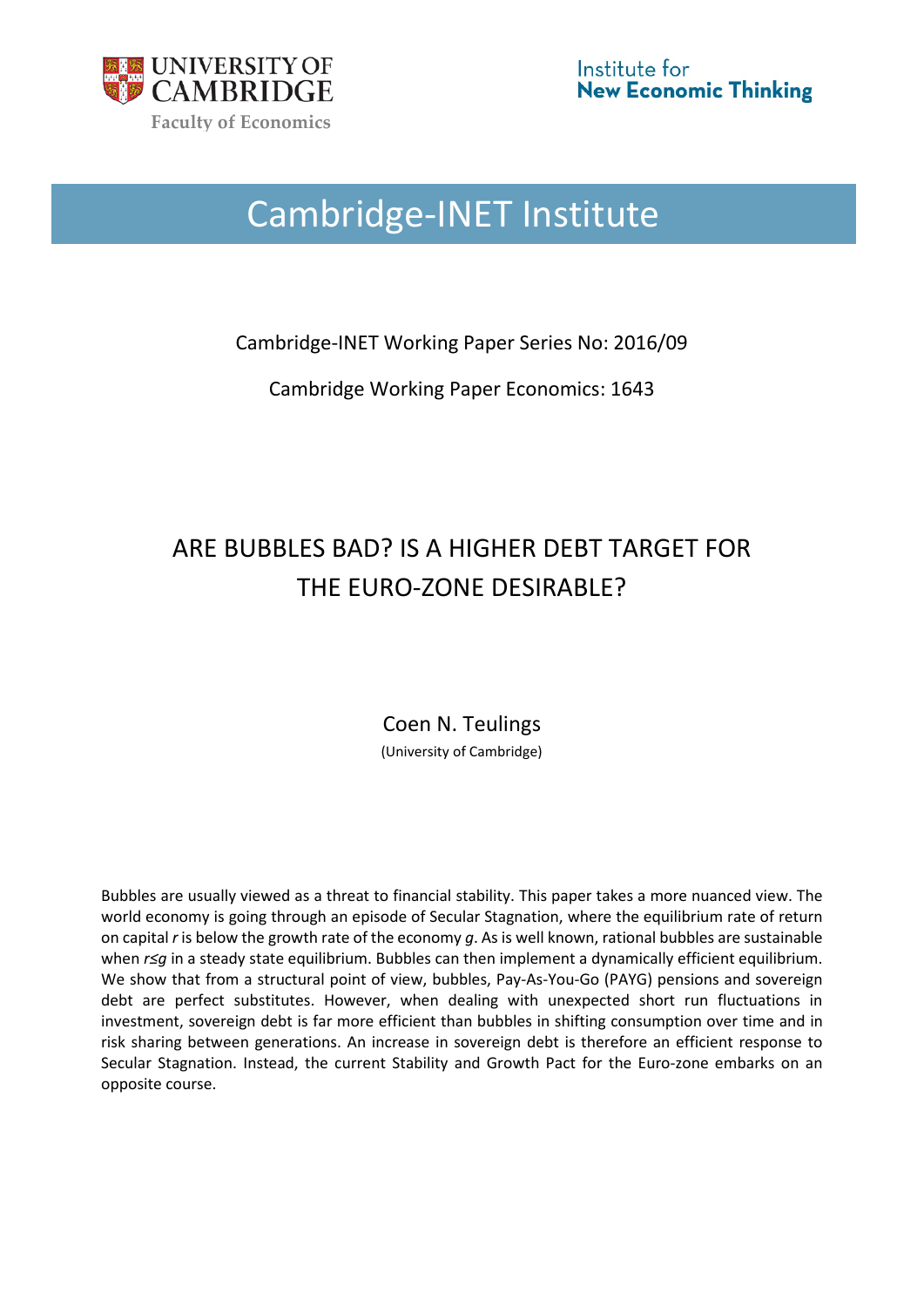#### **Are Bubbles Bad? Is a higher debt target for the Euro-zone desirable?**

Coen Teulings University of Cambridge

#### [Cnt23@cam.ac.uk](mailto:Cnt23@cam.ac.uk)

www.coenteulings.com

Paper for the CES Ifo Conference Venice March 2016

#### Abstract

Bubbles are usually viewed as a threat to financial stability. This paper takes a more nuanced view. The world economy is going through an episode of Secular Stagnation, where the equilibrium rate of return on capital *r* is below the growth rate of the economy *g*. As is well known, rational bubbles are sustainable when *r≤g* in a steady state equilibrium. Bubbles can then implement a dynamically efficient equilibrium. We show that from a structural point of view, bubbles, Pay-As-You-Go (PAYG) pensions and sovereign debt are perfect substitutes. However, when dealing with unexpected short run fluctuations in investment, sovereign debt is far more efficient than bubbles in shifting consumption over time and in risk sharing between generations. An increase in sovereign debt is therefore an efficient response to Secular Stagnation. Instead, the current Stability and Growth Pact for the Euro-zone embarks on an opposite course.

Keywords: bubbles, dynamic efficiency, fiscal policy, Secular Stagnation JEL codes: E44, E62

I thank Roel Beetsma for useful comments. All remaining errors are mine.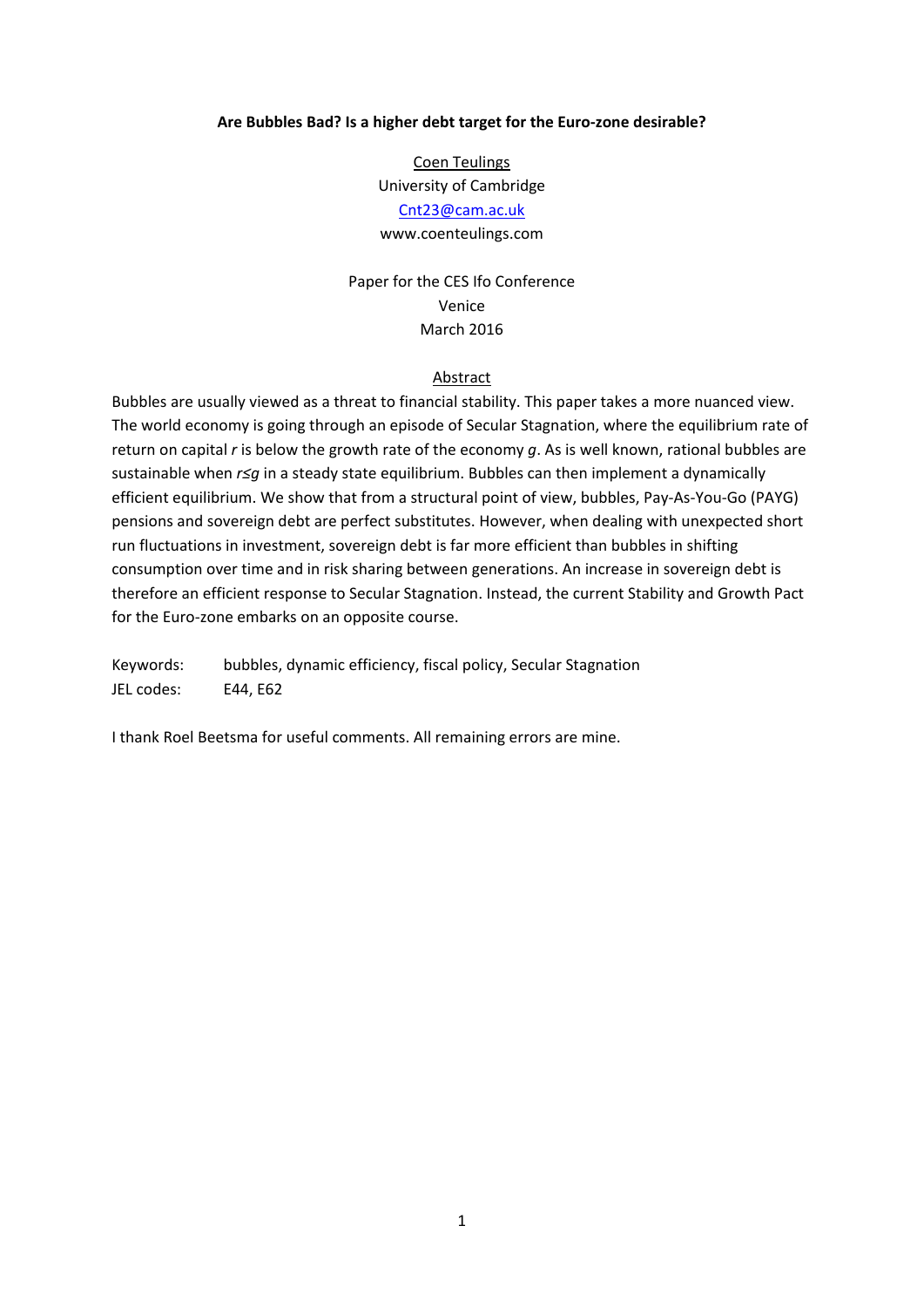"*There is increasing concern that we may be in an era of Secular Stagnation in which there is insufficient investment demand to absorb all the financial savings done by households and corporations, even with interest rates so low as to risk financial bubbles.*"

Lawrence Summers, Boston Globe, April 11, 2014

#### 1 Introduction

The demise of Lehman Brothers in September 2008 has driven the world economy into a deep recession from which it is still struggling to recover. Economists like Larry Summers and Paul Krugman have suggested that we have entered an era of Secular Stagnation, where even a negative real interest rate is unable to clear the capital market at full employment level, see the Ebook edited by Coen Teulings and Richard Baldwin (2014) for an overview of the debate. In fact, the real interest rate is on a downward trend since 1980, long before the onset of the Great Recession in 2008. This downward trend has led to worries about financial stability, as clearly voiced by the citation by Larry Summers above: low interest rates might lead to bubbles on financial markets. This paper analyses these worries. Are they justified? Are bubbles bad? Or do bubbles have a useful role to play in a market economy? And if so, are bubbles the only institution that can play that role, or might other institutions yield better outcomes? We show that from a structural point of view, bubbles, Pay-As-You-Go (PAYG) pensions and sovereign debt are perfect substitutes. However, when dealing with unexpected short run fluctuations in investment, sovereign debt has different properties than bubbles. Sovereign debt is far more efficient than bubbles in shifting consumption over time and in risk sharing between generations. An increase in sovereign debt would therefore be an efficient response to Secular Stagnation. Instead, the current Stability and Growth Pact for fiscal policy in the Euro-zone embarks on an opposite course.

A bubble occurs when a particular class of assets is priced above its fundamental value, which is the net present value of all future returns on the asset, discounted by an appropriate discount rate. An asset commanding a positive price that does not yield any future return apart from its resale value is therefore by definition bubbly. Its fundamental value is zero, and nevertheless it carries a positive price. Money is a typical example. A bubble is called rational if the expectations of the buyer on the future resale value of the bubbly asset are rational. In this type of world, buying a bubbly asset is not an irrational decision that puts one's wealth at risk in the pursuit of a supernormal return. The purchase of a bubbly asset is a rational decision that maximizes the risk weighted return on the investors' portfolio.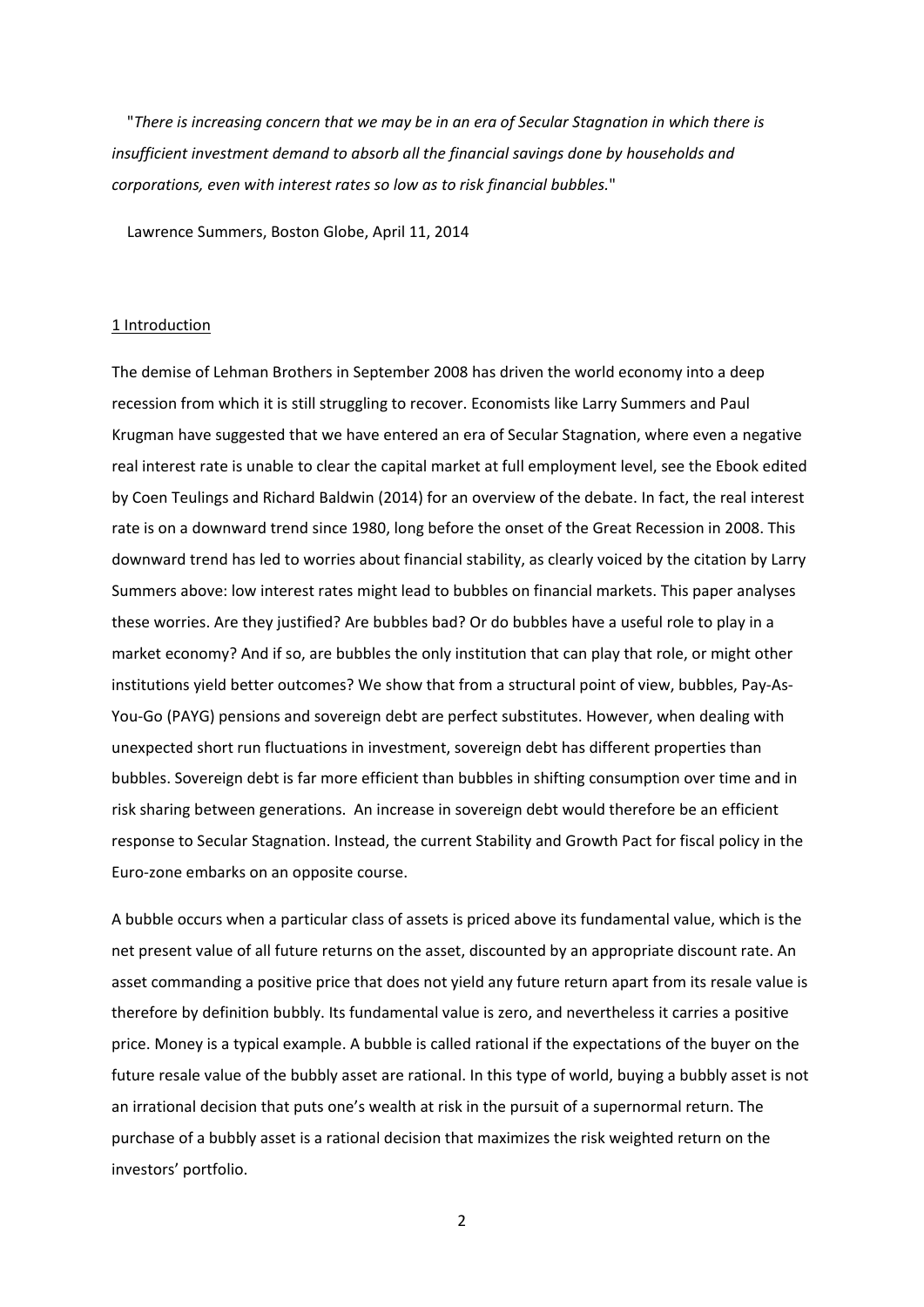Since Jean Tirole's (1985) seminal paper it is well known that rational bubbles can be sustained in an economy on a steady state growth path if the growth rate *g* exceeds the expected return on capital *r*, *r≤g*. Tirole considers an economy with overlapping generations the each live for two periods. Each generation works in the first period and is retired in the second. They save part of their labour income for consumption when they are retired in the second period. When the demand for loanable funds needed for the maintenance of an efficient stock of productive capital is insufficient to absorb all these savings, the economy might end up on a dynamically inefficient path. Bubbles are a potential solution for that problem in that situation because they can serve as an alternative store of value. However, PAYG pensions or sovereign debt are perfect substitutes for bubbles. A higher sovereign debt will therefore reduce the size of the bubble.

In the debate on Secular Stagnation, it has been argued that the supply of savings has gone up mainly due to demographic factors, and that demand for savings might have gone down by a fall in the price of capital goods and by the rise of the IT industry with a high profit margin but a low demand for capital. These trends have pushed the economy into the direction of dynamic inefficiency, where the efficient stock of productive capital provides an insufficient store of value for all savings made to smooth lifetime consumption. Then, either the market generates bubbles or policy makers have to provide alternative stores of value by running a PAYG pension system or a higher sovereign debt. Since bubbles, PAYG and sovereign debt are perfect substitutes in this simple world without random shocks, it does not matter which alternative policy makers choose. However, they cannot reduce bubbles and sovereign debt at the same time. Either of the two has to increase.

This indifference between bubbles and an increase in sovereign debt disappears when considering the resilience of the economy towards booms and busts in investment demand. Equilibrium on the market for output requires that fluctuations in investment must be offset by fluctuations in consumption of the same size but opposite sign. Efficient risk sharing and life-time consumption smoothing requires that these shocks are proportionally distributed to the young and the old. In this respect, bubbles do strictly worse than sovereign debt. While bubbles will be shown to attribute these shocks fully to the elderly cohort that is retired, sovereign debt allows a proportional distribution between both cohorts currently alive. When we account for the consequences to the resilience of the economy, a higher sovereign debt is therefore strictly preferred above bubbles.

This argument provides a challenge for the Euro-zone. The monetary union does not run a centralized fiscal policy. At the same time, distrust among its member states has led to a Stability and Growth Pact that constrains the freedom of individual member states to run their own fiscal policy. The trend towards dynamic inefficiency, where the economy lacks sufficient stores of value to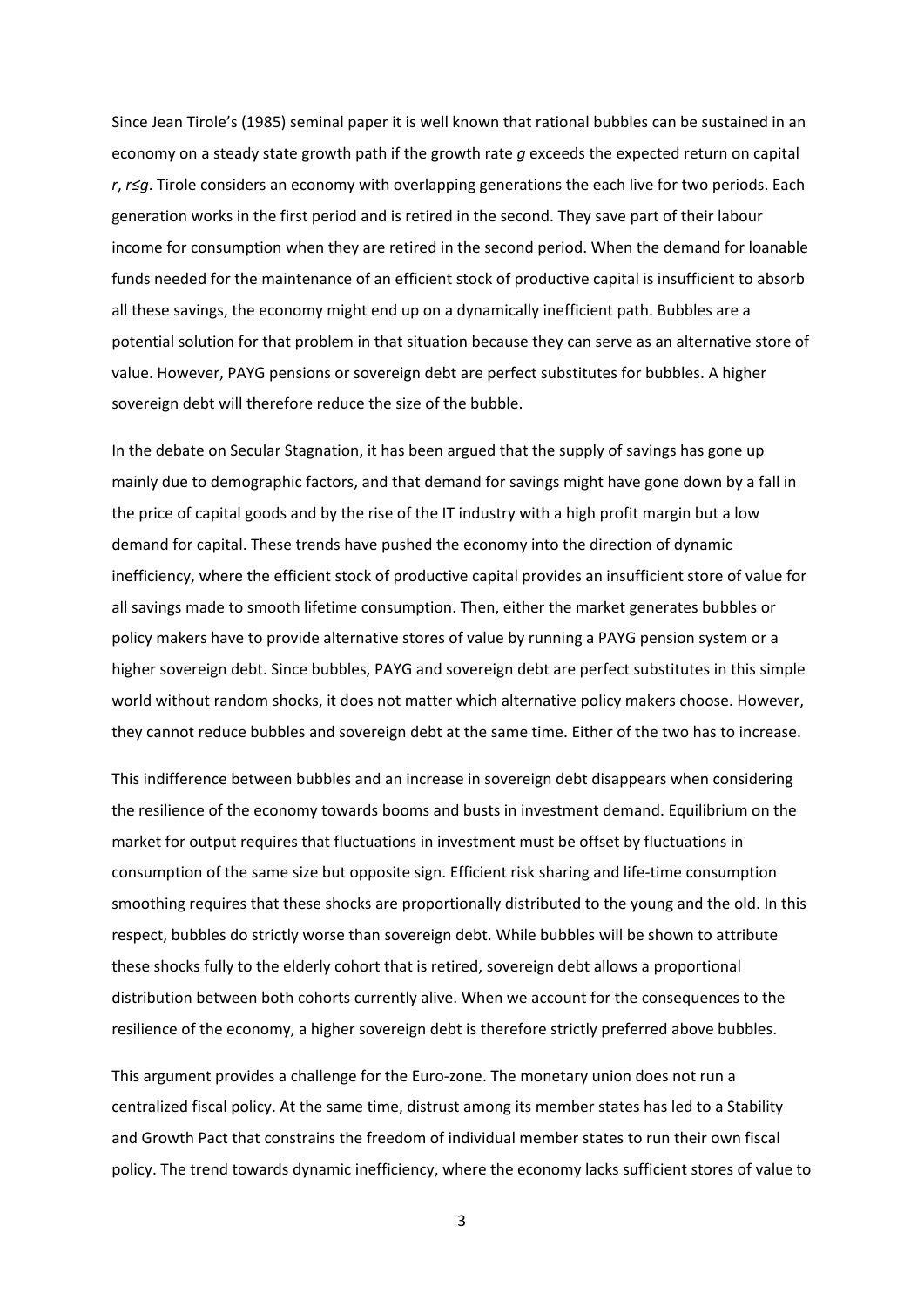accommodate all savings made for the purpose of lifetime consumption smoothing, requires an increase in sovereign debt. However, the Stability and Growth Pact has embarked the union on a path that leads to the opposite, a lower instead of a higher sovereign debt.

The structure of this paper is as follows. Section 2 sets out the role of rational bubbles in dealing with dynamic inefficiency in a steady state, where the economy lacks sufficient stores of value to absorb all savings that are made to smooth lifetime consumption. We show that bubbles, PAYG pensions and sovereign debt are perfect substitutes. Next, Section 3 discusses some evidence on why dynamic inefficiency might have become are more pressing problem during the past two decades. Section 4 adds short run fluctuations in investment demand to the steady state world considered in Section 2. We show that bubbles and sovereign debt are no longer perfect substitutes. Sovereign debt has much better risk sharing properties than bubbles. Hence, an increase in sovereign debt is the best response to a structural shift towards a higher degree of dynamic inefficiency. Section 5 discusses the policy implications for the Euro-zone.

#### 2 Bubbles and dynamic efficiency

Paul Samuelson (1958) is the godfather of OverLapping Generation (OLG) models. In its simplest form, people live for two periods. In the first period, when young, they work and earn a labour income. In the second period, they are retired. Hence, smoothing their income over their entire lifetime requires them to save part of their earnings in the first period to finance their consumption in the second period. At the end of each period, the retired cohort dies, the working cohort retires, and a fresh cohort of young workers enters the market. We shall use this simple two period OLG model as our workhorse throughout this paper. At some occasions, we shall discuss how using a more advanced model changes our conclusions.

How can people save in this world? In its simplest version, a world output cannot be stored for future consumption and where labour is the only factor of production, there is a problem. Workers would like to set apart part of their production for consumption in the second stage of life. But how can they do? There is no counterparty to trade with. The elderly would be happy to consume the current output, but they have nothing to offer in return because by the time the current youngsters need something in return, the elderly are already deceased. The only generation that would be able to grant today's youngsters output for their consumption during their retirement is the next generation, which is yet unborn and hence cannot commit to any voluntary trade. Moreover, the current cohort of youngsters would have nothing to offer the next generation in return for that, for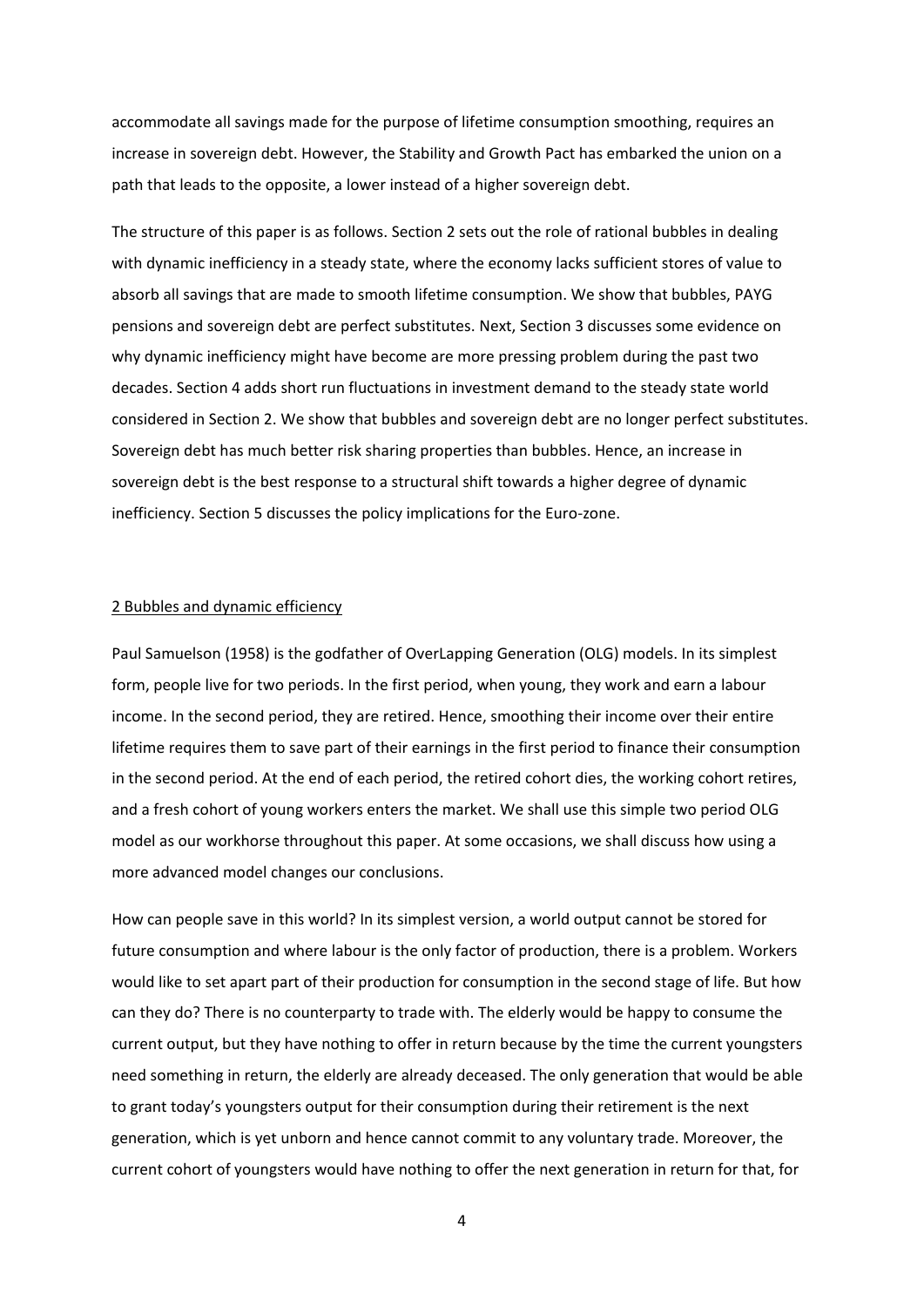the same reason as the current elderly cannot offer anything in return to the current youngsters. There is a missing market for transfers of consumption over the life cycle which deprives people from the opportunity to save for their retirement.

This story changes when we consider a somewhat more complicated world, where there are two factors of production: labour and capital. We assume that this production takes place by a production technology featuring constant returns to scale. Firms hire workers and capital as to maximize profits. Furthermore, we assume that there is perfect competition on all markets and free entry of firms. The young lend their savings to firms, which these funds invest in productive capital. In return, firms pay them their loan plus a return *r* next period. Investment in the capital stock provides the young a means for saving for their consumption during retirement, thereby resolving the problem of the missing market for transfers of consumption over the life cycle. The big question is whether the efficient capital stock is sufficiently large to absorb all savings the young want to make to smooth their lifetime consumption.

First, suppose it is. Then, the assumptions of constant returns to scale and perfect competition imply that the equilibrium on the capital market is determined by two relations:

- 1. the factor price frontier for the rewards for labour and capital;
- 2. the Euler equation for the intertemporal trade-off between consumption in both stages of life.

Jointly, both relations imply that the rate of return on capital is equal to the growth rate of the economy: *r=g*. A higher interest rate induces the young to postpone their consumption, thereby increasing the supply of loanable funds. It also induces firms to apply a less capital intensive production technology, thereby reducing the demand for loanable funds. Jointly, these processes implement an equilibrium on the capital market, which happens to be *r=g*.

Now, suppose it is not. Then, *r≤g*. The capital stock provides insufficient capacity as a store of value to allow workers to invest all their savings in productive capital. This is a dynamically inefficient outcome: the capital stock is extended beyond its efficient size. The condition *r≤g* is also Tirole's condition for the existence of rational bubbles. If a bubbly asset exists, workers will invest part of their savings in this asset. This drives the price of this asset up to the point where the value of the bubbly asset is sufficiently high to absorb the excess of savings above the storing capacity of the capital stock. In fact, trade in the bubbly assets is a substitute for government enforced intergenerational transfers. The young buy the bubbly asset from the old, thereby transferring resources to buy consumption goods from the young to the old. The old will never be able to reimburse the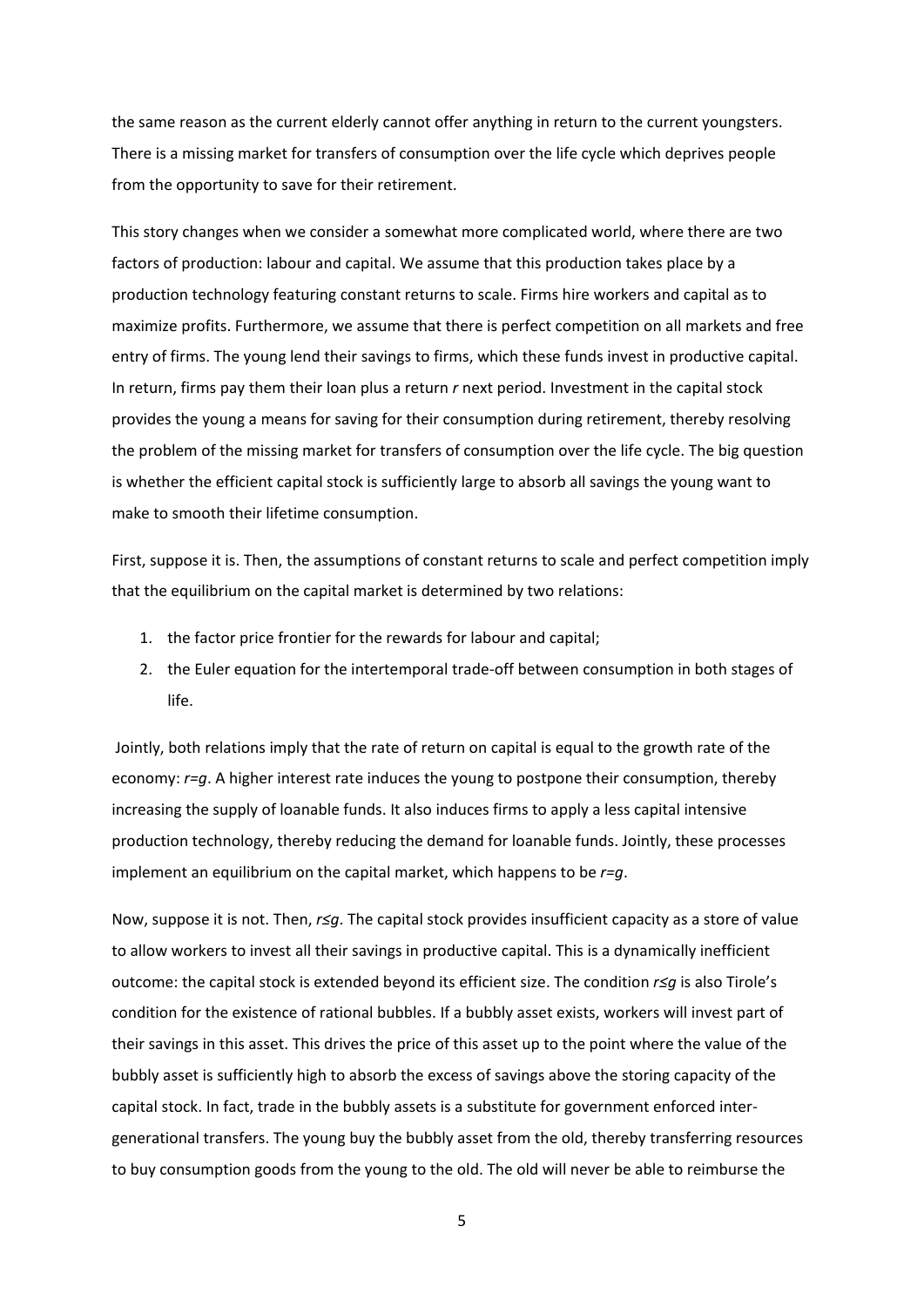young because they have passed away when it is time to pay back. However, the young expect to be reimbursed by the next generation, who will buy the bubbly asset from them. In this way, the bubble allows an infinite chain of intergenerational transfers which is to the mutual benefit of all. By buying the bubbly asset, the current generation workers pays for the pension of the retirees, without government enforcement being required.

Note that in this world there are multiple equilibria. We discuss the two obvious equilibria. The first is the naïve, dynamically inefficient equilibrium, where all savings are invested in productive capital and nobody invests in bubbly assets. This equilibrium is fully rational, as everybody expects the future price of bubbly assets to be zero. Hence, nobody has an incentive to buy bubbly assets. The second is the bubbly, dynamically efficient equilibrium, where everybody expects bubbly assets to command a positive future price that rises at rate *g*, since spending on bubbly assets grows at rate *g* while its supply is constant. As long as the return on capital *r* is less than *g*, it would be rational to invest in bubbly assets. People will continue to invest in bubbly assets till *r=g*.

The condition *r≤g* is also Henry Aaron's (1966) condition for a PAYG pension system to be more efficient than a funded pension system. The idea is exactly the same as in the bubbly equilibrium. A generation can better spend its saving on the pension of the previous generation, knowing that their pension will be paid for by the next generation, since savings grow at a rate *g*, while investing the funds will yield a return *r≤g*. The only difference between a PAYG and a bubbly equilibrium is therefore the enforcement mechanism: the government in the case of PAYG, individual rationality in the bubbly equilibrium.

Next to PAYG and bubbles, there is a third, intermediate option: sovereign debt. The government issues bonds which are bought by the young as a store of value for their savings. The government repays these bonds next period by issuing new bonds. The government pays an interest *g* on these bonds and repays them without ever having to raise taxes since savings grow at a rate *g*. Again, as long as *r≤g*, investing in sovereign debt is a rational strategy. Hence, where saving is forced in a PAYG equilibrium, saving is voluntary in both the bubbly and sovereign debt equilibrium. However, the repayment of the assets is enforced by the government in the debt equilibrium, while it is just an outcome of the market process in the bubbly equilibrium. It is a matter of taste which enforcement mechanism is viewed as most credible and hence most reliable. Apart from these difference in enforcement, bubbles, PAYG, and sovereign debt are perfect substitutes in a dynamically inefficient world. More PAYG or more sovereign debt reduces the demand for bubbly assets and the other way around.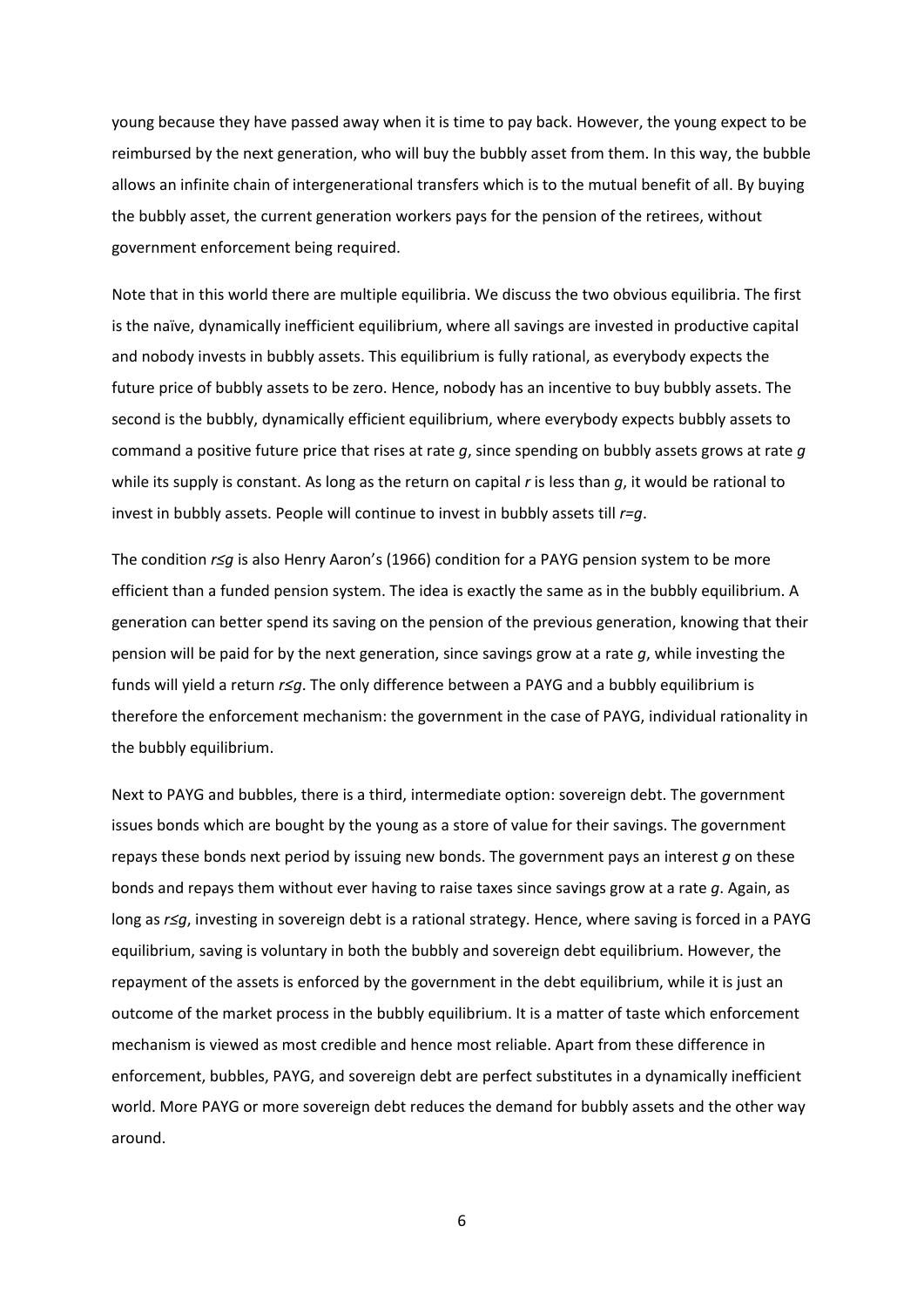It is easy to see that the economy without productive capital is just the limiting special case of *r≤g*, since in an economy without capital, any output 'invested' in capital is just wasted and hence yields a return *r*=-1. The three methods to achieve dynamic efficiency discussed previously for the economy without capital apply likewise in the economy with capital: either bubbles, or PAYG, or sovereign debt, or any combination of these three can implement dynamic efficiency.

#### 3 Dynamic inefficiency and demography

The practical relevance of this detour along the three ways in which an economy can resolve potential dynamic inefficiencies is obviously dependent on the question whether or not the actual world is dynamically inefficient in the absence of either bubbles, or PAYG pensions, or sovereign debt. Andrew Abel, Gregory Mankiw, Larry Summers and Richard Zeckhauser (1989) have addressed this question in a celebrated paper. They show that there is a simple criterion. Take the annual outflow of the capital sector in the form of interest payments and dividends, and deduct the annual inflow of funds (that is: investment). If there is a positive surplus, the economy is dynamically efficient; if there is a deficit, the economy is dynamically inefficient. Abel et.al. show that the actual surplus is indeed positive by a wide margin for a large set of countries over a prolonged period of time, suggesting that the real world is indeed dynamically efficient.

There are two caveats here. First, whether the real world features bubbles is open to debate, but it does feature PAYG and sovereign debt. Whether the result of Abel et.al. that the capital sector generates a net surplus would also apply in the absence of these institutions is an open question. Second, Francois Geerolf (2013) has shown recently that the conclusion of Abel et.al. hinges crucially on the way they deal with the rents on natural resources. Theory requires these rents to be excluded from the outflow of the capital sector because they are not a return to prior investment. Geerolf tries to calculate their magnitude and concludes that after this correction Abel's et.al. conclusion does not survive.

The case *r=g=0* allows a simple intuitive calculation of the supply and demand for loanable funds. Let us assume that we live for 75 years, 20 years at school, 40 years at work, and 15 years in retirement. Consumption is much lower during the first 20 years, let us say: ¼ of the average level, yielding a debt of 5 years of average consumption when entering the labour market. Otherwise, we assume that consumption is perfectly smoothed over the life cycle. Correcting the consumption during the first 20 years yields a total consumption of 60 years (5 at school, 40 while working, 15 during retirement), for which we earn a labour income during 40 years. Hence, annual consumption is 2/3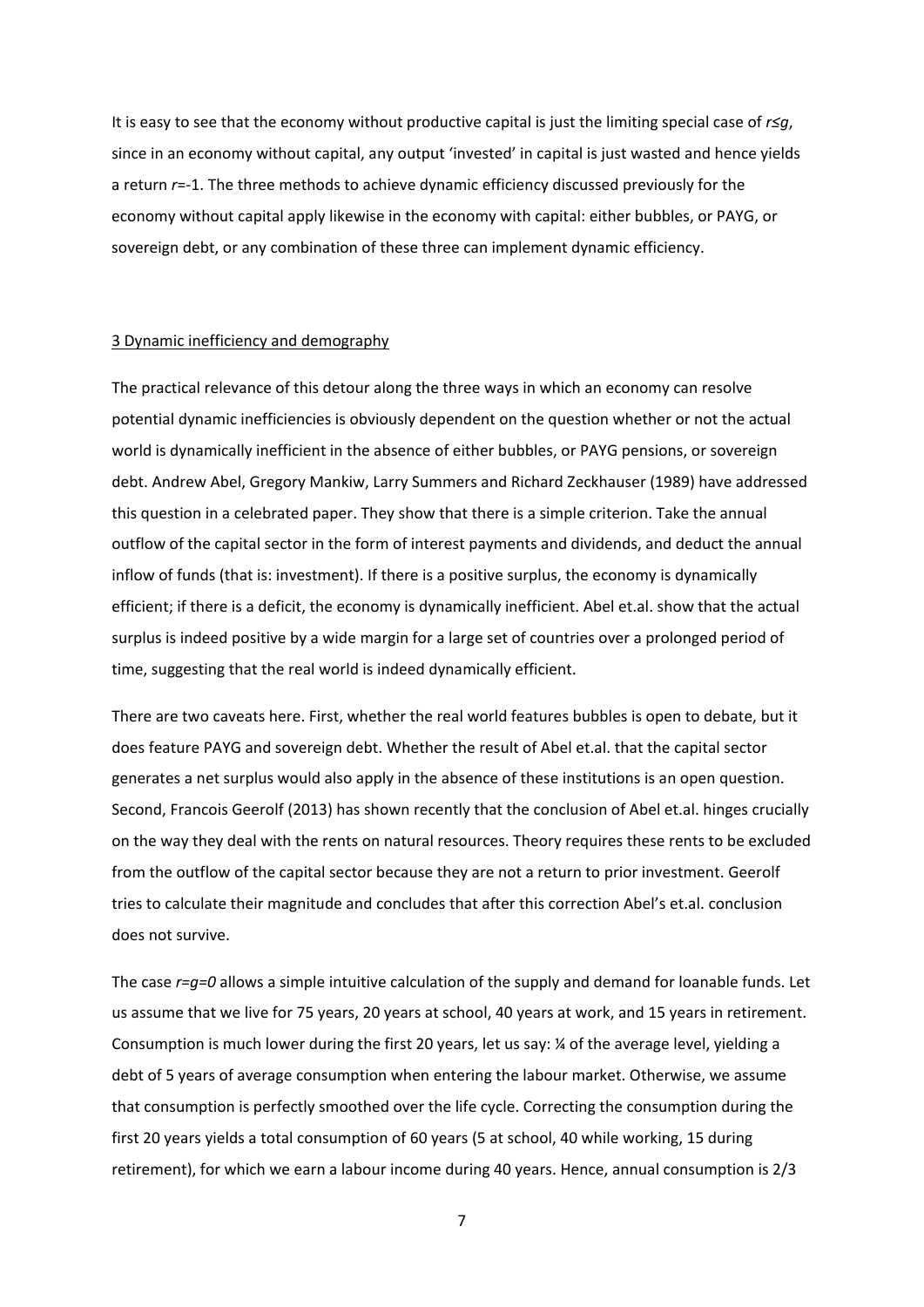of annual labour income. Let us assume that people are born without assets and also die without assets. The debt when entering the labour market is 5 years x 2/3 = 10/3 of the annual income. Asset holding at the date of retirement are 15 years of retirement x 2/3 = 30/3. Simple linear interpolation shows that the average asset position over the life cycle is the half the difference between the maximum debt and the maximum assets, that is [30/3 -10/3]/2 = 3.3 times annual labour income. Since the population is about twice the size of the workforce, this is equivalent to 6.6 times annual labour income, but since labour income is about 2/3 of GDP, the required capital stock is about 4 times GDP. The capital coefficient (the ratio between the capital stock and GDP) is between 3 and 4. This rough ballpark calculation suggests therefore that the two numbers are of the same order of magnitude. Small changes in either supply or demand might therefore lead to quite dramatic shifts between dynamic efficiency and inefficiency.

Oliver Blanchard, Davide Furceri, and Andrea Pescatori (2014) and Coen Teulings and Richard Baldwin (2014) summarize a number of factors that might have shifted the balance of supply and demand of loanable funds during the past three decades, the period in which the interest rate has come down steadily. Both the supply and demand side of the market have contributed. On the demand side the fall in the price of capital goods and the rise of the IT sector might have contributed. Google, Facebook, Amazon, and Twitter make enormous profits ( the IT sector accounts for 25% of the market capitalization of the American stock market when excluding financials to avoid double counting), but probably do not require an equally large share in investment.

On the supply side several factors have contributed to a global increase in savings. The first is China. Its phenomenal growth and its one-child-policy have had a large effect on its savings. This effect has been amplified by the lack of a welfare state with proper social and health insurance. The second factor is the increase in longevity over the past four decades by about ten years. Meanwhile the retirement age has hardly changed, see Axel Gottfries and Coen Teulings (2015). This table suggests that the increase in longevity alone has raised the supply of loanable funds by one to two times GDP. This factor is common to almost all rich countries. The rise in the average number of years of education has offset this trend only partially. The third factor is the decline in the steady state growth rate of the population *g*. This has increased the stock of savings for two reasons. First, a cohort owns least assets when it enters the labour market and it owns most assets at the moment it retires. A smaller population growth rate implies that the cohorts owning least assets are relatively small and the cohorts owning most are relatively large. Second, as is explained in Section 2, there are strong forces causing *r=g*. Hence, a fall in the growth rate can be expected to lead to a fall in the return to capital. A lower return to capital increases the stock of assets that is required to pay for the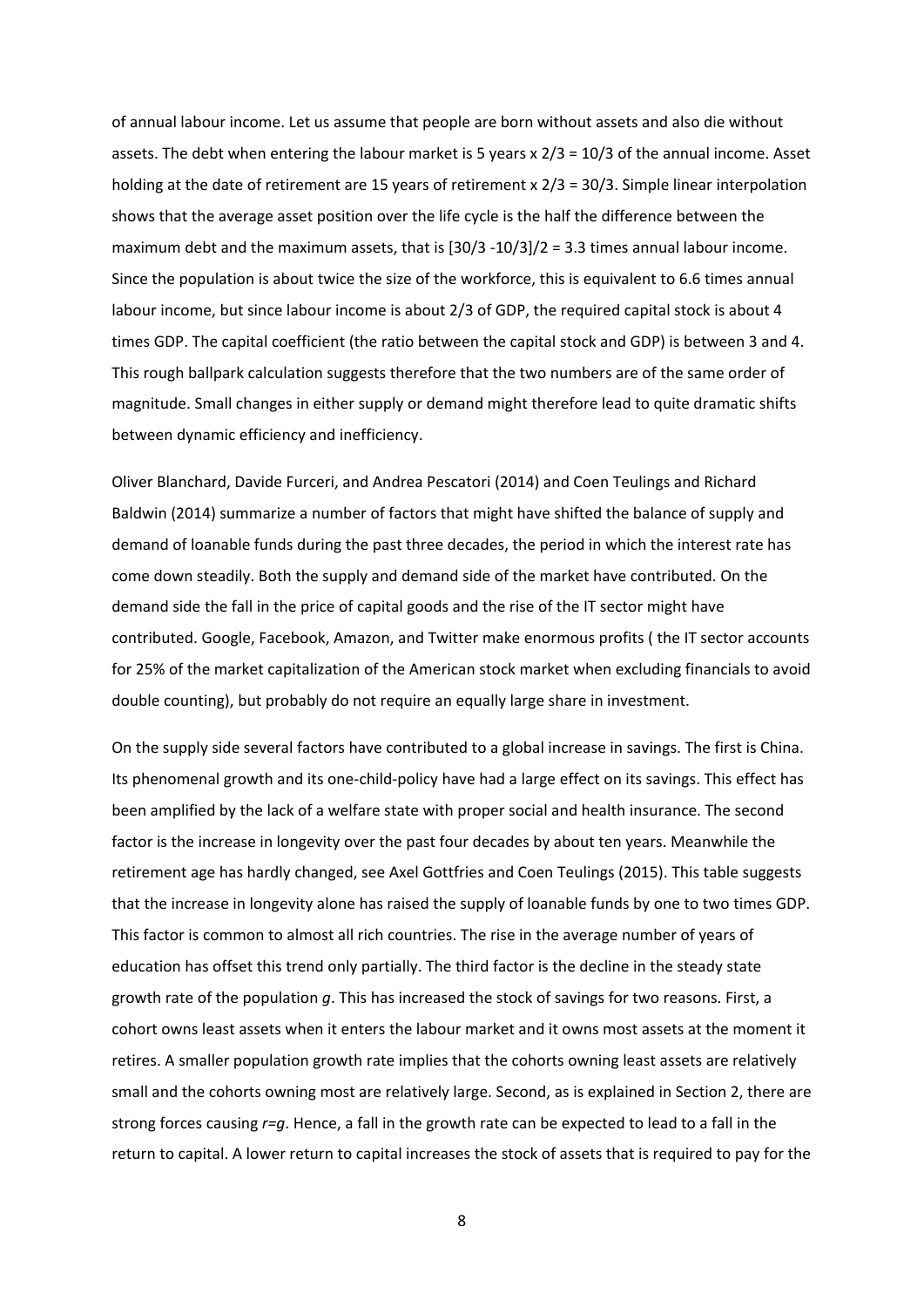same pension entitlement. The final factor is the fall in fertility rates around 1970 due to the introduction of the pill. Cohorts born in the 1960s are therefore about twice the size of cohorts born in 1990s, causing the age-composition of the population to be far off from its steady state equilibrium. The large cohorts are now in the last decade of their working life, at the peak of the lifecycle pattern in asset holdings. This leads to temporary excess savings, which last for about two decades. Together, these factors led to a massive increase in the supply of loanable funds. Lukasz Rachel and Thomas Smith (2015) in a recent working paper of the Bank of England provide evidence that demography does indeed play a major role in the decline in the interest rate over the past two decades.

All this makes it likely that the economy is currently going through an 'episode of increased dynamic inefficiency'. Obviously, the concept of an 'episode of increased dynamic inefficiency' is problematic, since as far as I am aware of, all theoretical results on dynamic efficiency are derived for economies in steady state. An 'episode of dynamic inefficiency' is difficult to handle because it is by definition a non-steady state phenomenon. At some point during the episode some cohorts will suffer from lower consumption than the cohorts before and after. However, the general message of an economy facing dynamic inefficiency remains true: they require a greater reliance on either bubbles, or PAYG pensions, or sovereign debt as a store of value. As long as policy makers want to rely on bubbles as a resolution to the problem of excess saving, no further action is required. Those cohorts owning the bubbly assets at the beginning of the bubbly episode will benefit from the high price at which they can sell their assets. Those cohorts owning the bubbly assets at the end of the bubbly episode will lose as the price at which they can sell their assets is low. Nevertheless, this can be a rational expectations equilibrium. However, if policy makers view this solution as too risky an alternative, pension systems and fiscal policy have to be redesigned to allowing for a greater role for PAYG systems and higher sovereign debt levels which serve as alternative stores of value.

#### 4 Why higher sovereign debt is preferred above bubbles

The previous argument led to the conclusion that an episode of dynamic inefficiency requires either bubbles or more sovereign debt. Since both are perfect substitutes, it was irrelevant what alternative policy makers picked. However, as I argued in Teulings (2016) there are good reasons for preferring fiscal policy above bubbles. To understand this argument, we have to dive somewhat deeper in the economies that are on balance dynamically inefficient. Consider an economy that relies on bubbly assets to deal with the average degree of dynamic inefficiency. We add a feature to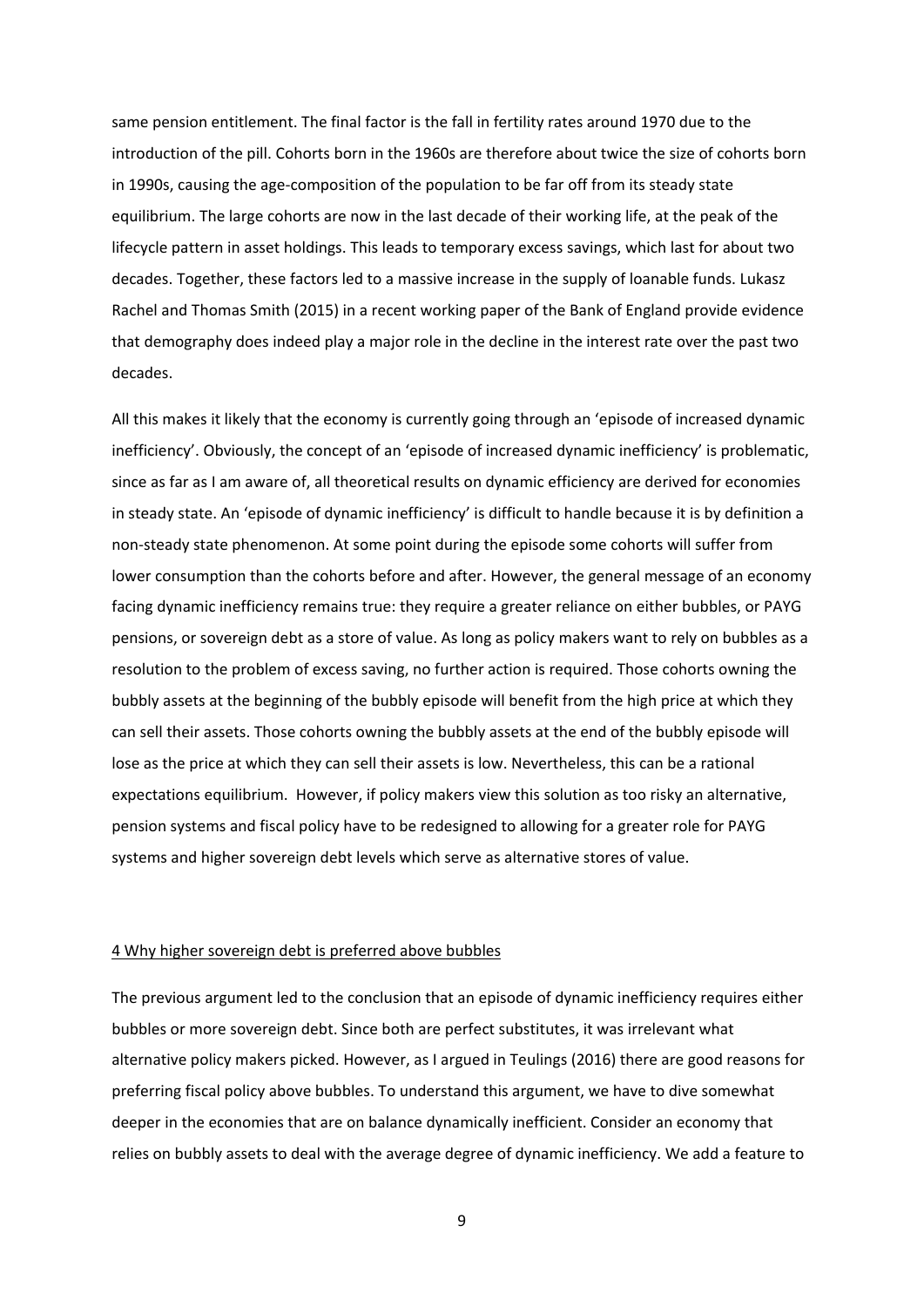this economy, by assuming that the expected return on investment is stochastic. We refer to this risk factor as *ex ante* uncertainty, which affects the expected return on investment *before* the investor has committed to the investment, in contrast to *ex post* uncertainty, which affects the return *after* commitment. Consider what happens at the moment that the realisation of the *ex ante* risk factor makes investment in productive capital less profitable. Then, there is an investment slump. This hurts the young who have to invest their savings. Because they have the choice between either investing in productive capital or buying the bubbly asset, they will substitute away from productive investment towards bubbly assets. This causes the price of bubbly assets to go up. The elderly, who held these assets at the start of the period, benefit from this by receiving a higher price than previously expected. They use this windfall profit to increase their consumption as a retiree. The low return on investment leads therefore to a substitution in final demand away from investment, towards consumption, to the benefit of the retirees. Again, trade in bubbly assets implements an inter-generational transfer from the young to the elderly.

There is one condition for this mechanism to work: there must be a market where bubbly assets command a positive price at any time. Stated differently, even in an investment boom, the young must find it attractive to invest part of their savings in bubbly assets, even though investment in productive capital yields a return *r* higher than *g*. Why do the young find it attractive to buy the bubbly asset in that situation? That is because there might be an investment slump in the next period, which will increase the price of the bubbly asset. It turns out that the condition of the price of bubbly assets being positive at any time is equivalent to the condition that the economy is dynamically inefficient 'on average'.

Strictly speaking, this condition requires the young to be risk neutral. If they are risk averse, the condition has to be slightly modified. The modification depends what risk factor has the largest impact: *ex ante* or *ex post* risk. *Ex ante* risk makes bubbly assets less attractive to hold, since their return depends on the realisation of next period's *ex ante* risk. It is this risk factor that determines the price at which the bubbly asset can be sold next period. *Ex post* risk makes productive capital less attractive to hold, since its return depends on the future realisation of the *ex post* risk on today's investment in productive capital. Hence, when the impact *ex post* risk is larger than that of *ex ante* risk, the young are more likely to hold bubbly assets and hence the requirement of 'on average' inefficiency is relaxed somewhat, and the reverse if the impact of both risk factors is the other way around.

Whatever the exact formulation of this condition, whenever bubbly assets alleviate a dynamic inefficiency problem, they are therefore also helpful in dealing with investment slumps, leading to a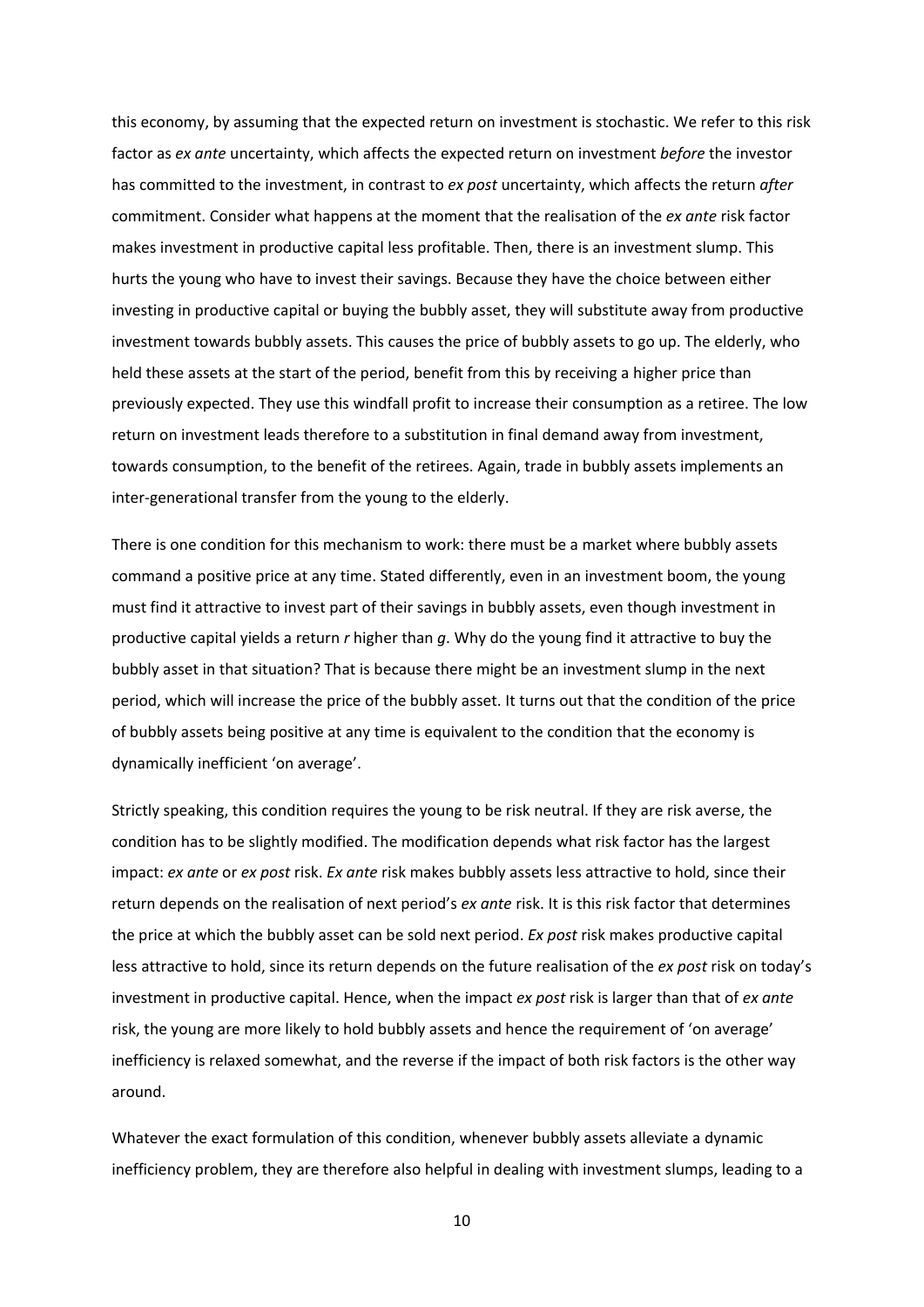temporary fall in investment. This conclusion has an important policy implication. As we argued in Section 3, the world economy has moved towards dynamic inefficiency. Hence, bubbly assets play a greater role in absorbing a structural excess supply of loanable funds today than two decades ago. However, this implies that they play a larger role in absorbing temporary booms and busts in investment.

Are the intergenerational transfers generated by trade in bubbly assets in response to these temporary booms and busts efficient in any proper definition of this concept? This question has two aspects:

- 1. Is the induced substitution between consumption and investment efficient?
- 2. Shifts between consumption and investment lead to shocks in consumption. Are these shocks allocated efficiently between youngsters and elderly?

Both issues are addressed below, following the analysis in Teulings (2016).

First, consider the substitution between consumption and investment. For the sake of the argument, we define efficiency as maximizing the present value of total output over all generations, using the long rung return to capital *r* as a discount factor. This swipes under the carpet some hairy issues regarding the distribution of welfare across generations and regarding the boundedness of this present value, but it is helpful in understanding the issue. A first best equilibrium would invest in productive capital up to the point where the marginal return is equal to *r*. Any loanable funds above that amount of investment could be better consumed than invested at a low return. The higher price of bubbly assets in an investment slump achieves exactly this because the retired cohort uses the windfall profits on their holding of bubbly assets to boost their consumption (let us say: an additional cruise to the Bahamas). However, bubbly assets implement less than the optimal amount of transfers from investment to consumption. This transfer is implemented by the price of bubbly assets rising temporarily above its long equilibrium value. Hence, the expected return on bubbly assets will be below its long run equilibrium. Since the young allocate their savings by setting equal the expected return on productive investment and on bubbly assets, it must be the case that the expected return on productive capital is also below its long run equilibrium *r*. Hence, there will be overinvestment in productive capital in the slump relative to the benchmark of the first best equilibrium. Bubbly assets implement an investment plan that is half way between the naive plan where all savings are invested anyway and the first best plan where society invests up to the point where the return to capital is equal to its long run equilibrium.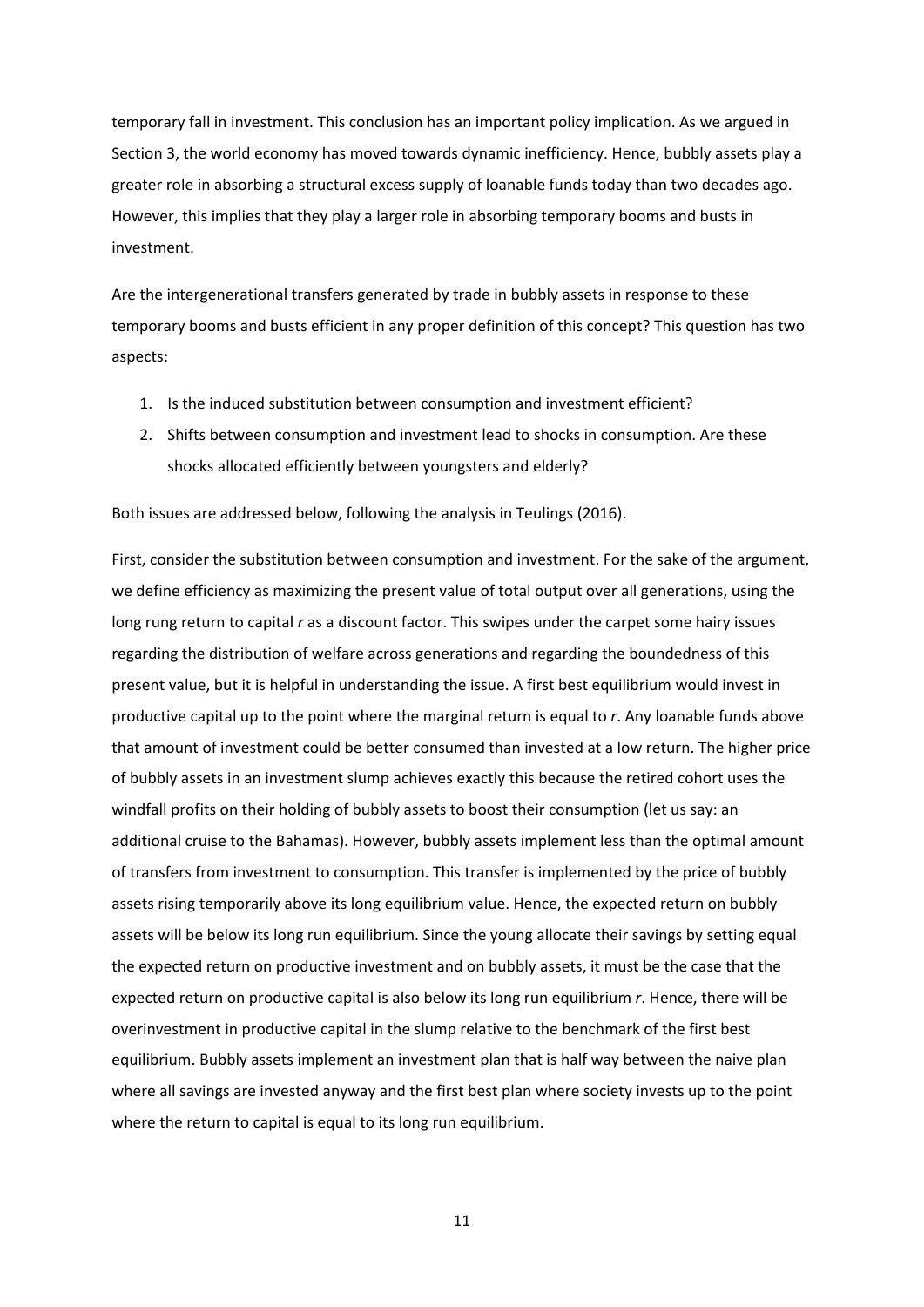Second, consider the allocation of shocks in consumption between youngsters and elderly. Since output cannot be stored, shocks in investment due to *ex ante* risk must be offset by shocks of opposite sign in consumption. However, shocks in consumption run counter to risk aversion and to the preference for smoothing consumption over the life cycle. Hence, a shock in consumption can best be spread among both the young and the elderly cohort that are around when the shock hits the economy. Here, bubbly assets fail desperately. The entire burden of adjustment is put on the elderly. The transfer between consumption and investment is implemented by fluctuations in the price of bubbly assets. The windfall profits and losses generated by these fluctuations account for the variation in the consumption of the elderly. Whether youngsters share at all in the fluctuations in consumption depends on their elasticity of intertemporal substitution. If that elasticity is equal to unity (a Cobb Douglas utility function), then they spend a fixed share of their life time income on current consumption, while saving the remainder for their retirement. Hence, the young would not share in the absorption of the consumption shock at all. They do share in the effect of the *ex ante*  risk on next period's output, but they do not share in the effect of this risk factor on today's consumption. If the elasticity of intertemporal substitution is less than one – as suggested by most empirical research - , a fall in return to capital will lead to a fall in the share of lifetime wealth spent on current consumption. If that were the case, the savings response of the young would run counter to the absorption of savings. Their response exacerbates the problem.

Trade in bubbly assets helps therefore in adjusting investment and consumption to investment booms and busts by adjusting the consumption of the retired cohort. However, this trade fails miserably in the attribution of the shocks in consumption to the young and the old. The full burden of adjustment is imposed upon the elderly. If the elasticity of intertemporal substitution is less than one, the response the young exacerbates the problem. This problem is even more serious since an optimal division of the shock in consumption between both generations would assign a larger share to the working generation, simply because their share in consumption is larger in the first place.

Could a fiscal policy run by the government alleviate these problems? We consider a very simple fiscal policy rule, where the government does not have to take a stance on the state of the economy (i.e. the realisations of the *ex ante* and *ex post* risk factors), but just follows a fixed policy rule that applies alike in all states of the economy. Every period, the government sells a fixed amount of bonds that grows at a rate *g* and that yields a return of unity in the next period. It uses the revenues from selling these new bonds to repay last period's bonds. The market price of these bonds determines the interest rate *r*. If *r< g*, the government runs a profit on its market operations: the revenues from selling today's bonds exceeds outlays of repaying yesterday's bonds. This profit is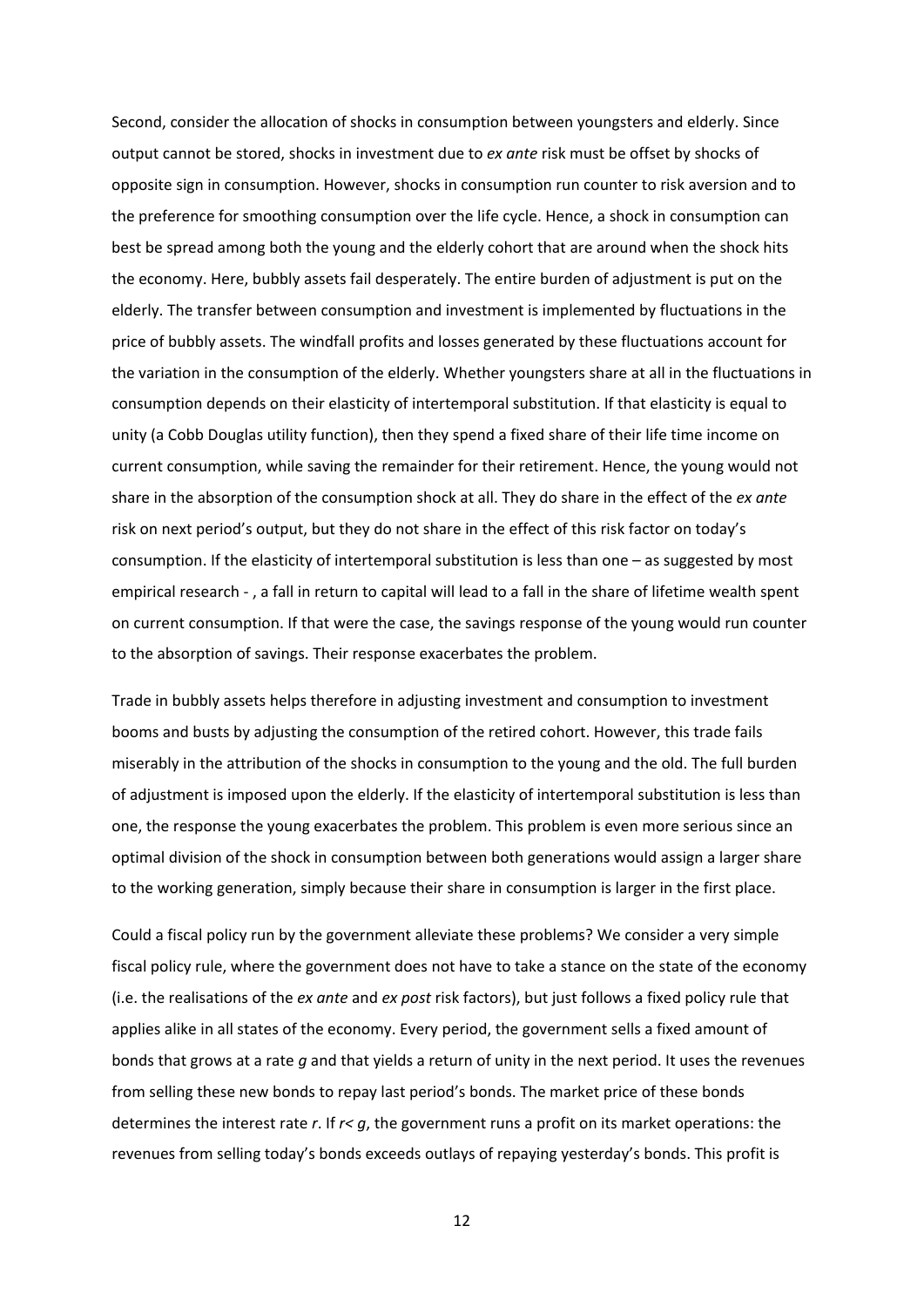distributed among the young by a subsidy on labour income. In the reverse case, if *r>g*, the government runs a deficit. It covers the deficit by a levying a tax on labour income.

What would this policy achieve in an investment slump? The young would not like to invest much in productive capital due to its low expected productivity. Hence, they substitute to other asset classes like government bonds. The price of these bonds goes up, driving the interest rate down. The government runs a profit on its market operations and distributes the proceeds among the workers by a subsidy on labour income. Their lifetime wealth goes up. Part of this wealth is saved for future consumption, but another part is used for current consumption. It is the latter part that makes fiscal policy helpful in absorbing the negative effect on demand of an investment slump by increasing the consumption of the young. The reverse mechanism applies during an investment boom.

At first sight, this mechanism seems to imply a transfer of wealth from the elderly to the young. The young receive the full revenues from the government's market operation in the form of a tax relief on labour income. However, the young also pay for this via the higher price for the government bonds above their equilibrium value. It is this higher price that extracts loanable funds from investment in productive capital. The young experience a rise in their lifetime wealth from the tax relief, but find it more costly to consume during retirement due to the fall in the real interest rate. Hence, this equilibrium uses the income effect to increase current consumption and uses the substitution effect to reduce future consumption. In this way, fiscal policy implements an intragenerational transfer from consumption tomorrow to consumption today that trade in bubbly assets fails to deliver.

It can be shown that this fiscal policy is less efficient in transferring resources from investment to consumption than trade in bubbly assets. Hence, investment responds less strongly to fluctuations in its return. However, fiscal policy is far more efficient in spreading the corresponding shocks in consumption across generations. Hence, this type of fiscal policy should always be part of the optimal mix of instruments to absorb shocks in the demand for productive investment. An increase in the average dynamic inefficiency in the economy should therefore lead to an increase in sovereign debt. We know from the discussion in Section 2 that government debt and bubbles are substitutes. Hence, a higher sovereign debt will lower the average value of bubbly assets.

The rationale for fiscal policy provided here contrasts sharply to the standard argument. This standard argument relies on intergenerational transfers. Fiscal policy is used as an insurance policy to redistribute wealth from cohorts facing good shocks to cohorts facing bad shocks. The analysis in this paper stresses the intra-generational aspect of fiscal policy, inducing a cohort to spend its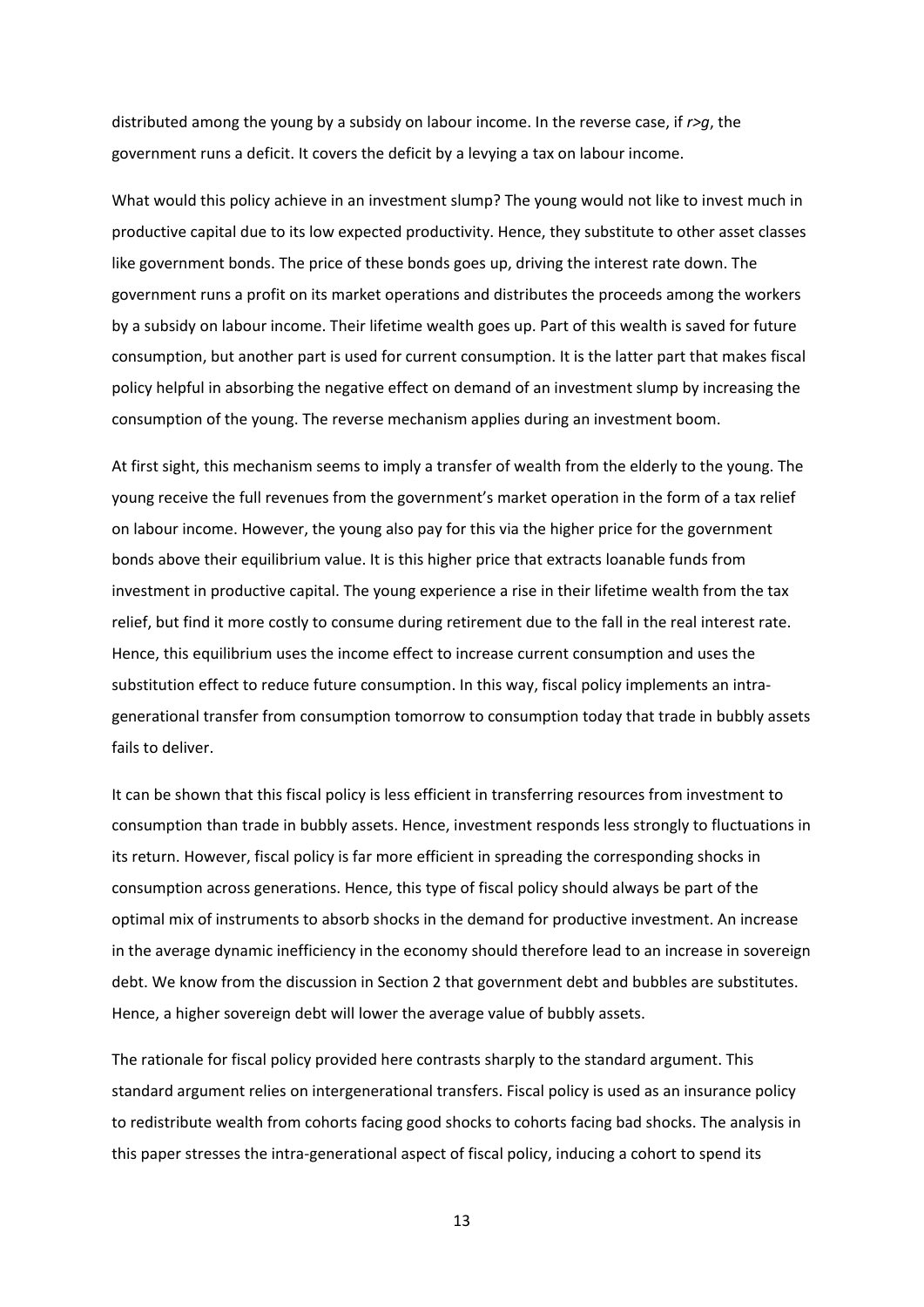lifetime wealth mostly when the output availability constraint is least binding, that is, during an investment slump. However, both views do not exclude each other. They can be combined by applying more advanced fiscal policy rules. For example: suppose that a cohort enters the labour market during a slump. Hence, consumption will be high. One could partly offset this favourable outcome during the first period of the lifetime of this cohort by reducing their consumption in the second period, when the cohort is retired. This more advanced fiscal policy would improve on the intergenerational insurance characteristics.

Finally, we have to consider whether dynamic inefficiency is a local or a global phenomenon. When there are no constraints on the mobility of capital, one would expect capital to flow to the region where it commands the highest rate of return. In this type of world, a local savings surplus would be easily absorbed on the global capital market. Dynamic inefficiency could prevail only when the highest return to capital across all regions is less than the growth rate in the own region. This condition is far more difficult to satisfy than the condition that *r≤g* in the own region. However, as shown by Martin Feldstein and Charles Horioka (1980), the world economy does not look like an integrated capital market. Empirically, local savings are highly correlated to local investment, contrary to what one would expect in a globally integrated capital market. This phenomenon might be explained by the Balassa-Samuelson effect, which says that consumption price levels and productivity are highly positively correlated across regions. Most regional productivity differentials are related to tradable commodities. High productivity drives up wages and therefore makes nontradables more expensive. Youngsters might therefore wish to overweigh the local capital stock in their investment portfolio as to insure against the risk of local price increases in non-tradables as a result of productivity gains in the tradable sector. This mechanism explains why dynamic inefficiency might be regional instead of global phenomenon.

#### 5 Dynamic inefficiency and economic policy in the Euro zone

This paper argues that the global shift towards dynamic inefficiency is a major factor driving the Great Recession and the increased financial volatility. The main cause of this global shift are demographic factors: the increase in longevity (not offset by an increase in the retirement age) and the fall in fertility. An economy that is dynamically inefficient lacks stores of value. Its population wants to save more to smooth its consumption over the life cycle than is needed for the maintenance of an efficient capital stock. In that situation, either policy makers or the market create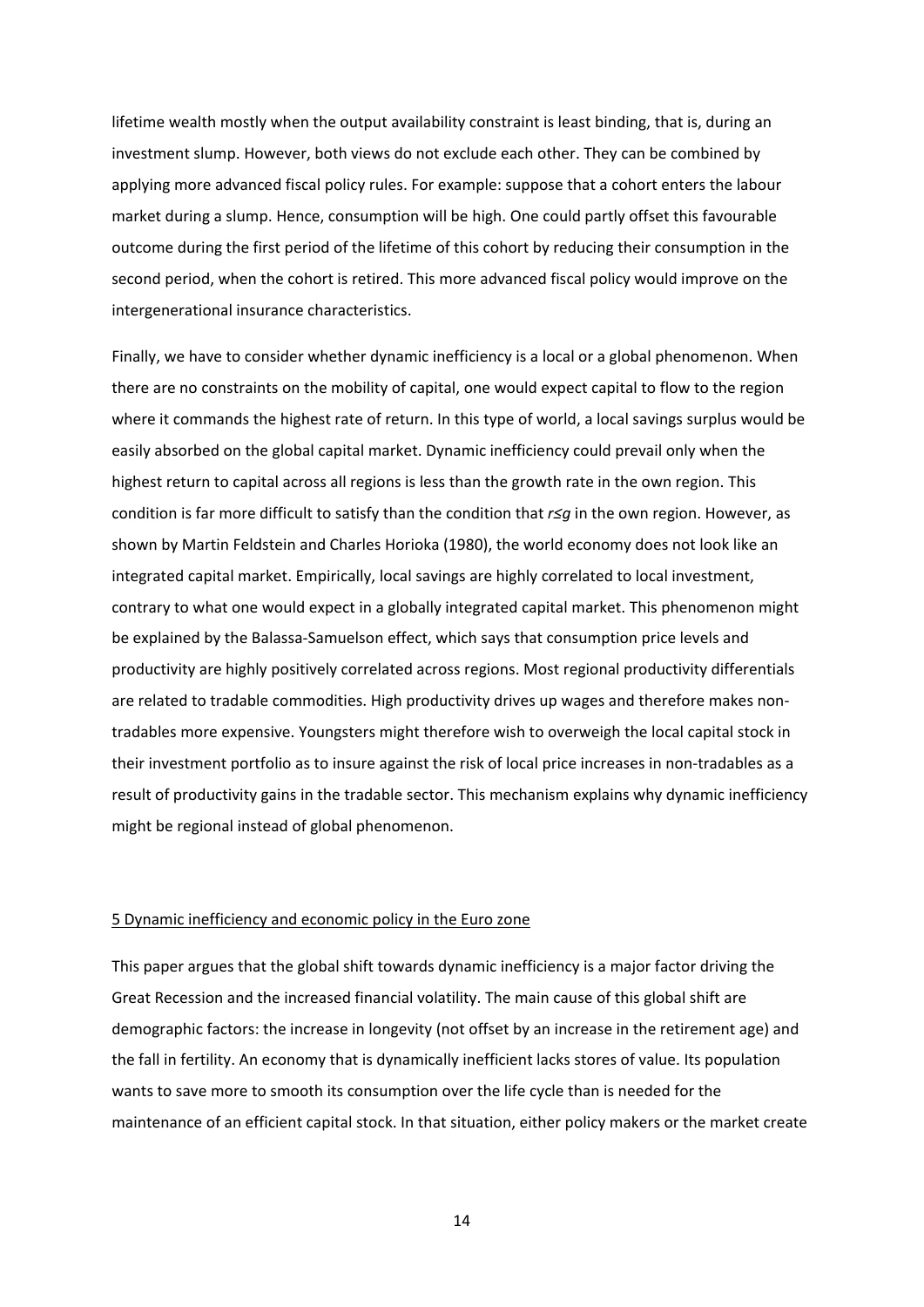additional stores of value: a PAYG pension system or sovereign debt, if we leave it to policy makers; trade in bubbly assets, if we leave it to the market.

When we consider a world without business cycle fluctuations, it does not really matter whether society relies on the market or on policy makers to resolve the dynamic inefficiency. However, the real world is characterized by booms and busts in investments, driven by fluctuations in the expected return on investment in productive capital. In this type of world, market equilibrium requires fluctuations in investment to be offset by opposite fluctuations in consumption. While bubbles are rather efficient in accommodating fluctuations in the profitability of investment, they are extremely inefficient in the attribution of the shocks in consumption to the young and the elderly. Presuming that the elasticity of intertemporal substitution in consumption is less than unity (as the empirical evidence suggests), trade in bubbly assets attributes more than the full burden of adjustment to the elderly, since the consumption response of the young only acerbates the problem.

This conclusion has important policy implications. The empirical evidence discussed in Section 3 documents that the world economy has moved towards dynamic inefficiency over the past two decades. Then, policy makers could improve the resilience either by moving pension systems away from fully funded towards PAYG or by increasing sovereign debt. This would reduce the reliance on bubbles as a store of value and, more importantly, it would lead to a better risk sharing between the young and the elderly. From that perspective, the high sovereign debt of Japan is a logical implication of its demographic structure. Japan has aged earlier than Europe and China. Its course provides an indication for what is going to happen elsewhere in the world economy.

From this perspective, the Euro-zone is in a difficult position. Where monetary policy is centralized at the ECB, fiscal policy has got stuck in the middle between centralization to the community level and decentralization to its member states. There is no centralized fiscal policy, but since member states distrust each, there are centralized norms laid down in the Stability and Growth Pact and monitored by the European Commission. These norms put binding limits on member states' actual budget deficits (3%) and sovereign debt levels (60%). More importantly, the Pact imposes a norm for their structural deficits of 1% of GDP which implies that the level of sovereign debt will decrease gradually to approximately 33% of GDP (in steady state, the debt level is the structural deficit, 1%, divided by the nominal growth rate of GDP, say: 3%). The sovereign debt level is currently well above 60% on average across all member states. Where the analysis in this paper shows that an episode of increased dynamic inefficiency would require a higher debt level, the Euro-zone is embarking on an opposite course which will lead to much lower debt levels.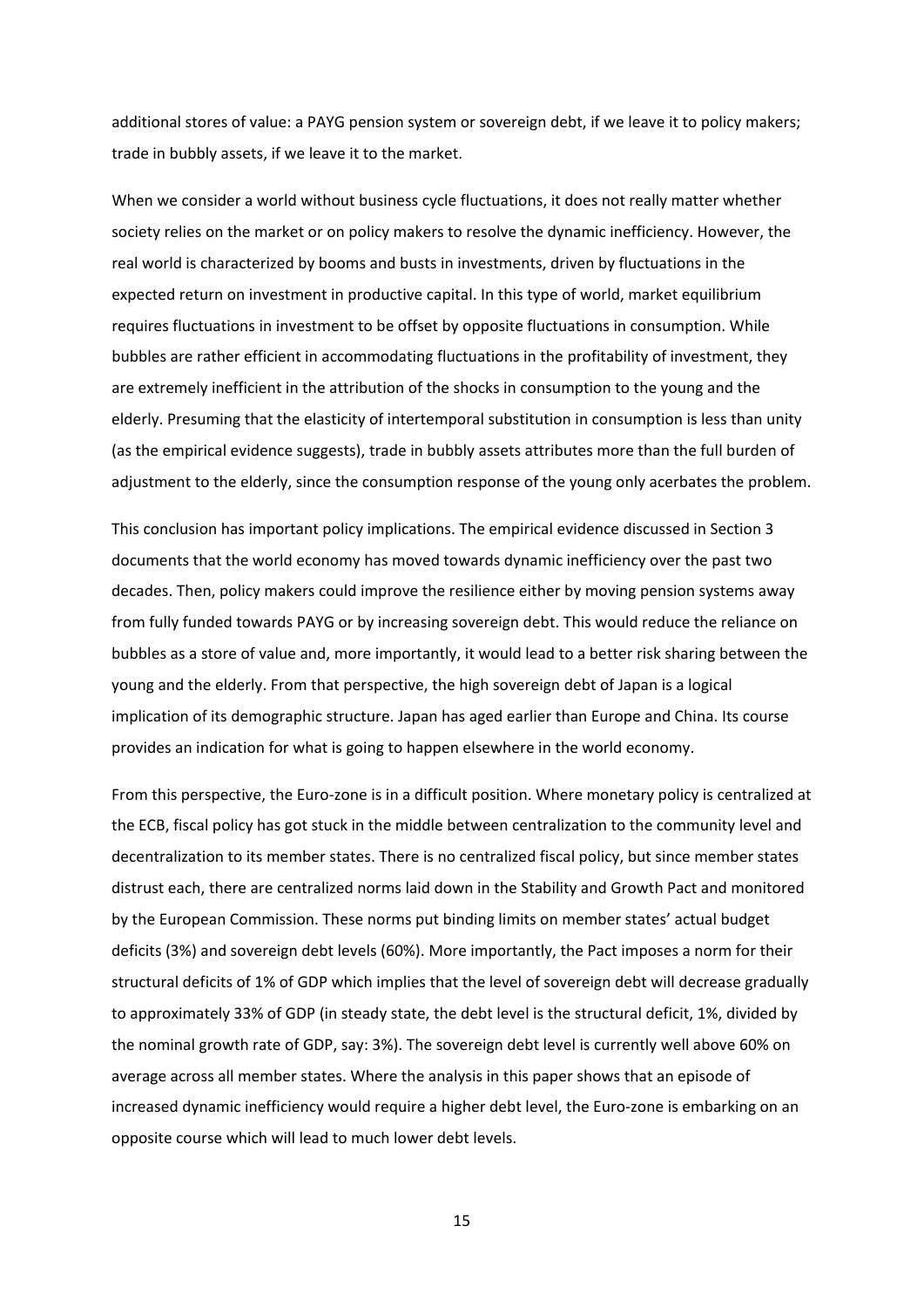The analysis in this paper was cast in a Walrasian framework where all markets clear and where all expectations are rational. Compared to a Keynesian framework, the benefit of this approach is that the hairy issue as to how to model non-clearing markets is avoided. A framework that would allow for a non-clearing output market is likely to yield much larger distortions from booms and busts in investment than the current framework. A further disadvantage of our Walrasian framework is that we have nothing to say about the nominal price level and hence about deflation. The Zero Lower Bound (ZLB) simply does not exist in this model. The real interest rate can move freely to clear the capital market. For a different reason, the theoretical framework has nothing to say about Quantitative Easing (QE). In a two period OLG model only claims with a duration of one period are traded on capital markets. Hence, there is no term structure for the interest rate, which makes QE irrelevant. In this framework, the only role of monetary policy is to avoid the ZLB, thereby enabling the real interest rate to clear the capital market. Our analysis presumes that monetary authorities are successful in this.

However, this framework does have something to say about the consequences of the deadlock on fiscal policy for the economy of the Euro-zone and hence the necessity for policy makers to rely on monetary policy only. This implies that the real rate of return on capital *r* has to be allowed to fall to a market clearing level, below the growth rate *g*, and that fiscal policy is not allowed to absorb the excess loanable funds that flood the capital market. Hence, the Euro-zone enters an episode of dynamic inefficiency. In the absence of a proper response of policymakers in the form of either fiscal policy or the introduction of more PAYG elements in the pension system, the market will find its own solution, by generating asset bubbles. The analysis in the paper shows that this solution allows the generation of elderly to benefit from current investment slump. In a richer framework that accounts for heterogeneity within cohorts, it would be the wealthy elderly in particular who benefit, since they hold the assets that generate the windfall profits. These two observations, the emergence of bubbles and the disproportional benefit for the wealthy elderly, are indeed exactly the two main objections to the ECB policy raised in the current public debate. However, the ECB has to set its monetary policy to accommodate to the low real interest rate that clears the capital market. Those who do not like this low interest rate should not reproach the monetary authorities. They should reproach a fiscal policy that fails to contribute to the absorption of excess savings by raising the current consumption of the young.